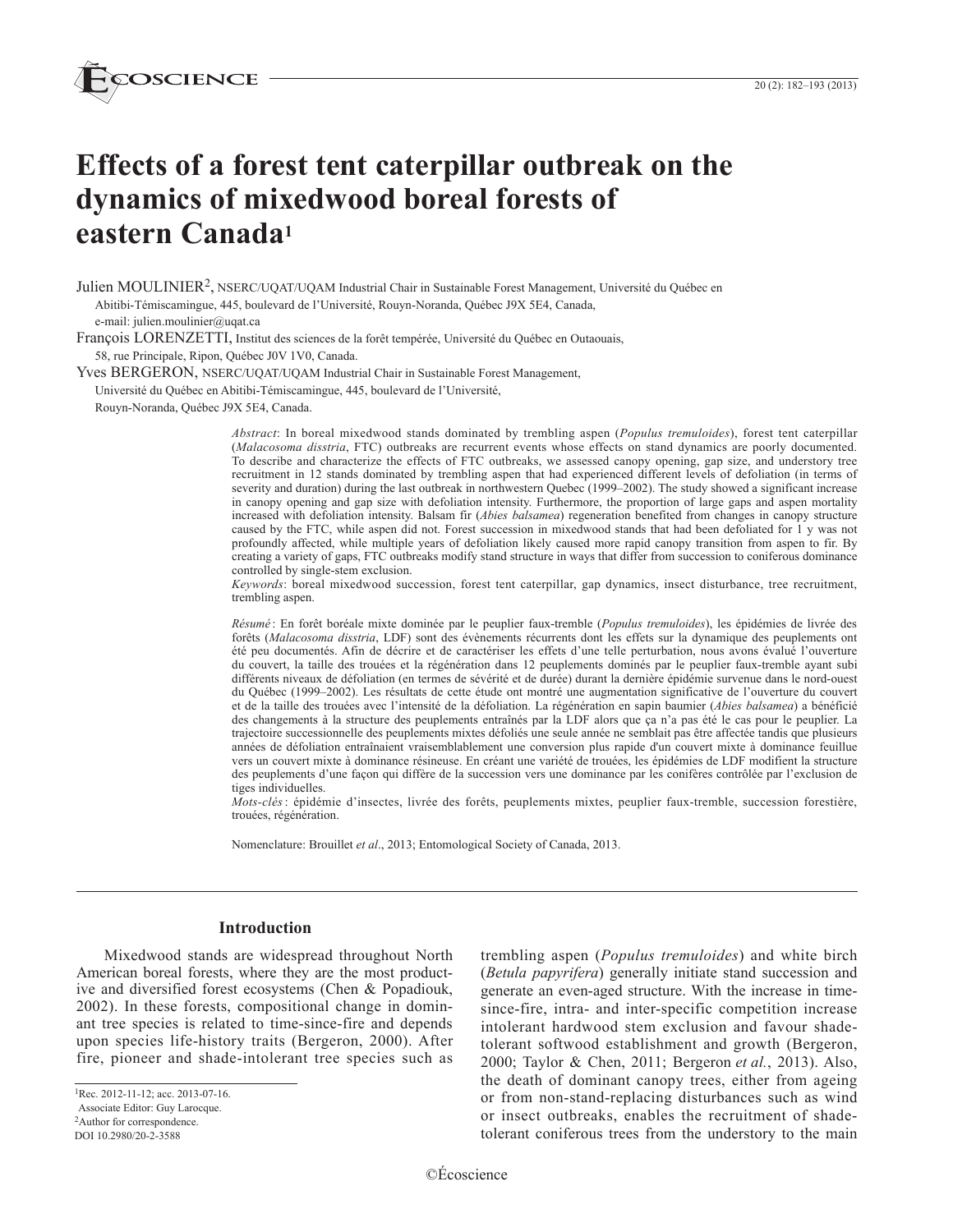canopy (Greene *et al.*, 1999; Chen & Popadiouk, 2002). Therefore, mixed stands that are dominated by intolerant hardwoods generally switch to softwood dominance, and in the absence of fire, they ultimately develop into unevenaged coniferous stands.

During the fire-free interval, insect outbreaks play an important role in mixedwood stand dynamics. In mixedwood forests dominated by conifers, spruce budworm (*Choristoneura fumiferana*) outbreaks have been well documented (Morin, Laprise & Bergeron, 1993; Morin, 1994; Bergeron *et al.*, 1995; Bouchard, Kneeshaw & Bergeron, 2006; Bouchard, Kneeshaw & Messier, 2007). By contrast, the effects of outbreaks of insects such as the forest tent caterpillar (*Malacosoma disstria*) on mixedwood forests dominated by deciduous tree species are just beginning to be understood (Senecal, Kneeshaw & Messier, 2004; Man *et al.*, 2008; Man & Rice, 2010; Reinikainen, D'Amato & Fraver, 2012).

Forest tent caterpillar (FTC) outbreaks are important insect-driven disturbances in the southern boreal forests of North America (Witter, 1979; Fitzgerald, 1995). The FTC is a voracious defoliator of trembling aspen, white birch, and balsam poplar (*Populus balsamifera*) (Witter, 1979; Peterson & Peterson, 1992). FTC outbreaks generally last 1 to 6 y (Cooke, Lorenzetti & Roland, 2009) and occur every 9 to 13 y (Cooke & Lorenzetti, 2006) as far north as 54°n in Quebec (Huang *et al.*, 2008). Severe FTC defoliation reduces tree growth (Hildahl & Reeks, 1960; Hogg, Brandt & Kochtubajda, 2002) and decreases forest productivity (Bergeron & Charron, 1994; Hogg & Schwarz, 1999; Candau, Abt & Keatley, 2002). Tree mortality, particularly that of trembling aspen, is more frequently associated with predisposing, inciting, and contributing factors (see Frey *et al.*, 2004), such as climate (Hogg, Brandt & Michaellian, 2008), age (Brandt *et al.*, 2003; Sutton & Tardif, 2007), wildlife damage (Peterson & Peterson, 1992), wood-boring insects (Hogg, Brandt & Kochtubajda, 2002), or fungal pathogens (Brandt *et al.*, 2003), than with FTC defoliation itself (Churchill *et al.*, 1964; Candau, Abt & Keatley, 2002; Brandt *et al.*, 2003; Man *et al.*, 2010; Moulinier, Lorenzetti & Bergeron, 2011).

In mixed boreal stands, canopy transition from deciduous dominance to coniferous dominance generally involves autogenic processes such as tree senescence and competition, but it is also affected by exogenous factors, such as disease, insects, or climatic events. In the absence of fire, insect outbreaks may occur frequently and create canopy gaps (Kneeshaw & Bergeron, 1998; McCarthy, 2001). Such gaps modify understory conditions, principally the availability of resources such as light and water (Canham, 1988; McCarthy, 2001). Consequently, gaps may favour different tree species depending on gap size and the life-history traits of the species present (longevity, growth rate, shade tolerance) (Bergeron, 2000). Small gaps (<200 m2, following McCarthy, 2001) have little effect on light levels and tend to favour shade-tolerant softwoods, while large gaps  $(>200 \text{ m}^2)$  generally alter light levels and improve the recruitment of intolerant hardwoods. Moreover, dominant deciduous and coniferous tree species can have different effects on the recruitment and growth of understory species. On the one hand, for example, the litter of deciduous species generally improves soil nutrient conditions (Thiffault & Jobidon, 2006), but it can present a significant barrier to conifer seed germination (Zasada, Sharik & Nygren, 1992; Simard, Bergeron & Sirois, 2003). On the other hand, litter of coniferous species usually reduces soil nutrients (Légaré, Paré & Bergeron, 2005) and increases organic soil layer thickness (Laganière, Paré & Bradley, 2009), which can prevent soil temperatures from reaching the levels required for seed germination and aspen suckering (see Frey *et al.*, 2003).

Recent studies have documented forest succession and gap dynamics following FTC outbreaks in pure poplar stands of Quebec and Ontario (Man & Rice, 2010; Moulinier, Lorenzetti & Bergeron, 2011), but the effects of such disturbances in mixedwood boreal stands have yet to be described. The last FTC outbreak (1999–2002) that occurred in the mixedwood boreal forests of northwestern Quebec exhibited great variation in defoliation intensity (in terms of severity and duration) and constituted a real opportunity for studying how such disturbances can affect the dynamics of mixed stands dominated by trembling aspen. The main objective of this study was to describe the effects of different FTC outbreak intensity regimes on overstory and understory stand structure, and on the composition of mixedwood forests. Specifically, we hypothesized that 1) the proportion of canopy openings would increase with increased FTC outbreak intensity; 2) gap characteristics, such as gap size and number of gap makers per gap (dead trees that form gaps), would increase with defoliation intensity; 3) gap size following FTC defoliation would affect understory tree recruitment, with small gaps favouring shade-tolerant conifers and large gaps favouring intolerant deciduous species; and 4) growth of pre-established conifers would be higher in defoliated than in undefoliated stands. Our study was undertaken in 2009, 6 y after the last year of FTC defoliation, by sampling 12 mixedwood stands dominated by *P. tremuloides* that had experienced different levels of FTC defoliation intensity.

# **Methods**

## STUDY AREA

The study area (48°40' to 48°59'N, 77°10' to 78°20'W) is located in Abitibi-Temiscamingue, in northwestern Quebec, Canada. This area is situated within the Quebec portion of the Quebec–Ontario Clay Belt (Vincent & Hardy, 1977) and is included in the balsam fir–white birch bioclimatic domain (Robitaille & Saucier, 1998; Saucier *et al.*, 1998). The climate is continental, with cold, dry winters and short, mild summers. Common tree species include trembling aspen, balsam fir, white birch, white spruce (*Picea glauca*), black spruce (*Picea mariana*), and jack pine (*Pinus banksiana*).

In this region, the most recent FTC outbreak occurred from 1998 to 2003 and was the sixth event recorded since 1938 (Cooke & Lorenzetti, 2006). In 1998 and in 2003, defoliation was localized and was monitored at ground level by the Quebec Ministry of Natural Resources (MRNQ). During the period 1999–2002, the extent of the defoliation was great enough to warrant annual aerial surveys by the MRNQ. We will thus refer to 1999–2002 as the outbreak period. In every yearly survey, the proportion of foliage that had been lost to defoliation in each stand was estimated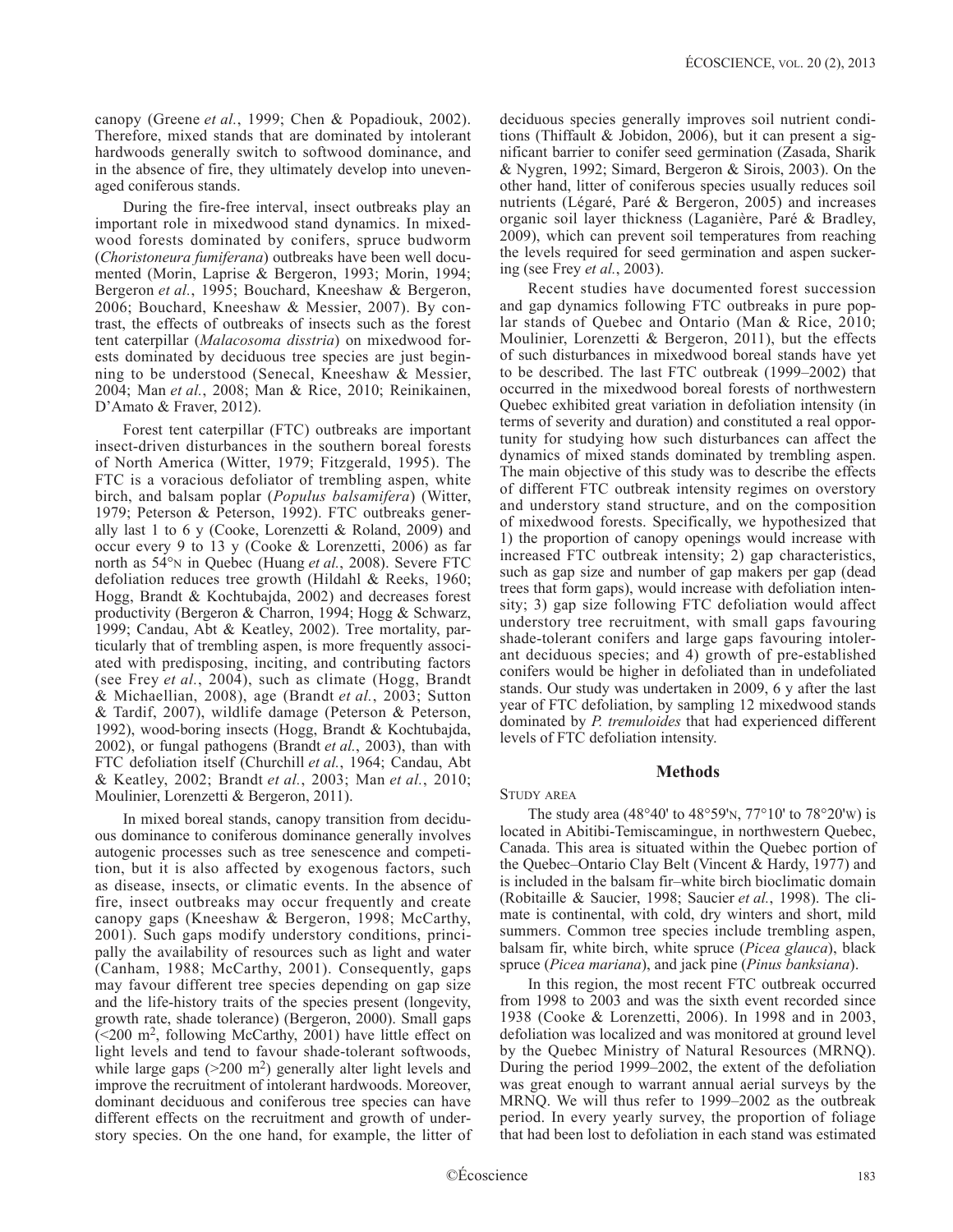and classified into 1 of 4 classes (undetectable, 0%; light, 1–25%; moderate, 26–65%; severe, 66–100%) defined by the Forest Insect and Disease Survey (FIDS) program of the Canadian Forest Service. The cumulative area defoliated during this outbreak was about 1.4 million hectares, with a total defoliated extent in 2001 of nearly 1 million hectares (Bordeleau, 2011).

## DATA COLLECTION

We selected 12 mixedwood stands that had experienced a range of defoliation intensities over the period 1999–2002. These stands were homogeneous in terms of overstory composition (trembling aspen basal area ≥50% of total basal area) and tree density (Table I). The 12 stands were also similar in terms of understory vegetation type, particularly the shrub species component (height and density). We were careful in selecting stands where shrub competition was low so as to emphasize the effect of gaps on tree regeneration. For each stand, mean defoliation intensity was calculated as the 4-y average of the aerial defoliation survey class midpoints. Stand characteristics (composition, basal area, and stem density) were estimated using the data from two 400-m2 inventory plots that had been established under closed canopy in each stand. Diameter at breast height (DBH, 1.3 m) and species of all living trees  $\geq$ 9 cm were recorded. In addition, 2 cores were taken at breast height from 5 dominant trembling aspen and 5 dominant balsam fir or white spruce to determine maximum ages.

In each stand, 1 transect was established to evaluate the percentage of canopy openings. Transects varied in length from 500 to 800 m (for a total of 7.4 km). The starting point for each transect was randomly assigned after applying a 50-m-wide buffer to any open area. At every metre along the transects, the forest canopy was visually inspected and classified as closed if a live tree crown was present or open if 1 or more mature dead trees were present (Kneeshaw & Bergeron, 1998). The proportion of open canopy at the stand level was subsequently calculated as the relative frequency of open canopy to total length of transect (Runkle, 1992). To confirm that canopy openings were not

influenced by gaps the formation of which pre-dated the most recent FTC outbreak, we used pre-disturbance aerial photos (1994–1995) to verify that pre-existing gap areas were within the range of natural variability of undisturbed stands (5–10%, following Kneeshaw & Bergeron, 1998; Moulinier, Lorenzetti & Bergeron, 2011).

Gap characterization was performed in each stand on the first third of the total transect length, resulting in a subsample of 112 (out of 378) gaps. A canopy gap is created by the death of an individual or a small cluster of trees and is defined as the vertical projection upward from the ground surface of the canopy opening (Runkle, 1982). For circular-shaped gaps, measures of the longest and shortest perpendicular axes were recorded. Multiple extra axis measurements were performed in the case of irregular-shaped gaps. Dead trees within the gaps, which were referred to as gap makers, were counted, identified, and classified as either standing dead, snapped, uprooted, or crown damaged (crown or branch dieback).

Regeneration was inventoried in the 112 subsampled gaps. An exhaustive count of regeneration by species was achieved in the smaller gaps (area  $\leq 100$  m<sup>2</sup>), whereas two 2-m-wide transects (north, south) perpendicular to the north–south axis were used for larger gaps. Regeneration was categorized into 1 of 3 height classes for each species: suckers  $(\leq 1 \text{ m})$ , saplings  $(1-2 \text{ m})$ , and large saplings (2–4 m) for trembling aspen and seedlings  $( $0.5 \text{ m}$ ), saplings  $(0.5-2 \text{ m})$ , and large saplings  $(2-4 \text{ m})$$ for conifers. Regeneration density was calculated by species for the entire gap (total density) and for each of the 3 height classes. Because trembling aspen and balsam fir represented 99% and 85% of deciduous and coniferous regeneration, respectively, we only considered the abundance of these 2 species. The remaining 1% of deciduous and 15% of conifer regeneration were white birch and white spruce, respectively. Regeneration density under forest cover was quantified in two 10-m2 subplots, which were sampled in each 400-m<sup>2</sup> plot that had been used to describe stand characteristics.

Table I. Description of the 12 mixedwood stands from plots measured under closed canopies in 2009, including defoliation regime during the last outbreak (1999, 2000, 2001, 2002), mean defoliation intensity (mean percent removal of foliage per year), maximum tree age at breast height, basal area (mean  $\pm$  SE, m<sup>2</sup>·ha<sup>-1</sup>), tree density (mean  $\pm$  SE, stems·ha<sup>-1</sup>,  $\geq$ 9 cm), and proportion of trembling aspen basal area (%).

| Stand          | Defoliation<br>regime <sup>a</sup> | Mean defoliation<br>intensity b | Trembling aspen |                |               | Conifers <sup>c</sup> |                |               | % basal area |
|----------------|------------------------------------|---------------------------------|-----------------|----------------|---------------|-----------------------|----------------|---------------|--------------|
|                |                                    |                                 | Age             | Basal area     | Density       | Age                   | Basal area     | Density       | aspen        |
|                | 0,1,1,0                            | 6.5                             | 47              | $11.2 \pm 2.5$ | $300 \pm 62$  | 70                    | $8.4 \pm 1.8$  | $450 \pm 112$ | 57.1         |
|                | 0,0,2,0                            |                                 | 57              | $17.2 \pm 3.7$ | $337 \pm 63$  | 54                    | $8.6 \pm 1.0$  | $325 \pm 25$  | 66.7         |
| 3              | 0,0,2,0                            | 11                              | 79              | $13.5 \pm 0.5$ | $263 \pm 13$  | 92                    | $12.3 \pm 1.0$ | $550 \pm 25$  | 52.3         |
| $\overline{4}$ | 0.0.3.0                            | 21                              | 104             | $24.0 \pm 2.0$ | $338 \pm 69$  | 79                    | $8.7 \pm 1.8$  | $400 \pm 100$ | 73.4         |
| 5              | 0,0,3,0                            | 21                              | 102             | $15.3 \pm 6.5$ | $213 \pm 63$  | 80                    | $14.7 \pm 4.6$ | $450 \pm 100$ | 51.0         |
| 6              | 0,0,3,0                            | 21                              | 58              | $20.3 \pm 0.8$ | $338 \pm 63$  | 54                    | $8.6 \pm 3.6$  | $363 \pm 63$  | 70.2         |
|                | 2,2,3,0                            | 43                              | 60              | $14.4 \pm 3.4$ | $288 \pm 63$  | 50                    | $10.7 \pm 3.4$ | $450 \pm 100$ | 57.4         |
| 8              | 2,2,3,0                            | 43                              | 54              | $17.7 \pm 4.0$ | $713 \pm 187$ | 69                    | $11.9 \pm 1.0$ | $600 \pm 75$  | 59.8         |
| 9              | 2,3,3,0                            | 53                              | 59              | $10.2 \pm 1.7$ | $388 \pm 38$  | 48                    | $7.2 \pm 0.8$  | $338 \pm 38$  | 58.6         |
| 10             | 2,3,3,0                            | 53                              | 53              | $10.9 \pm 2.8$ | $313 \pm 88$  | 54                    | $8.0 \pm 3.4$  | $363 \pm 153$ | 57.7         |
| 11             | 2,3,3,0                            | 53                              | 59              | $11.6 \pm 6.5$ | $238 \pm 110$ | 60                    | $8.2 \pm 4.7$  | $425 \pm 200$ | 58.6         |
| 12             | 3,3,3,1                            | 65                              | 78              | $14.4 \pm 0.8$ | $263 \pm 63$  | 67                    | $10.1 \pm 2.4$ | $400 \pm 75$  | 58.8         |

<sup>a</sup> Defoliation regime:  $0 =$  no defoliation,  $1 =$  light,  $2 =$  moderate,  $3 =$  severe.

<sup>b</sup> Mean defoliation intensity: mean % removal of foliage over 4 y during the last forest tent caterpillar outbreak (1999–2002).

 $\text{c}$  Conifers refers to balsam fir (95%) and white spruce (5%).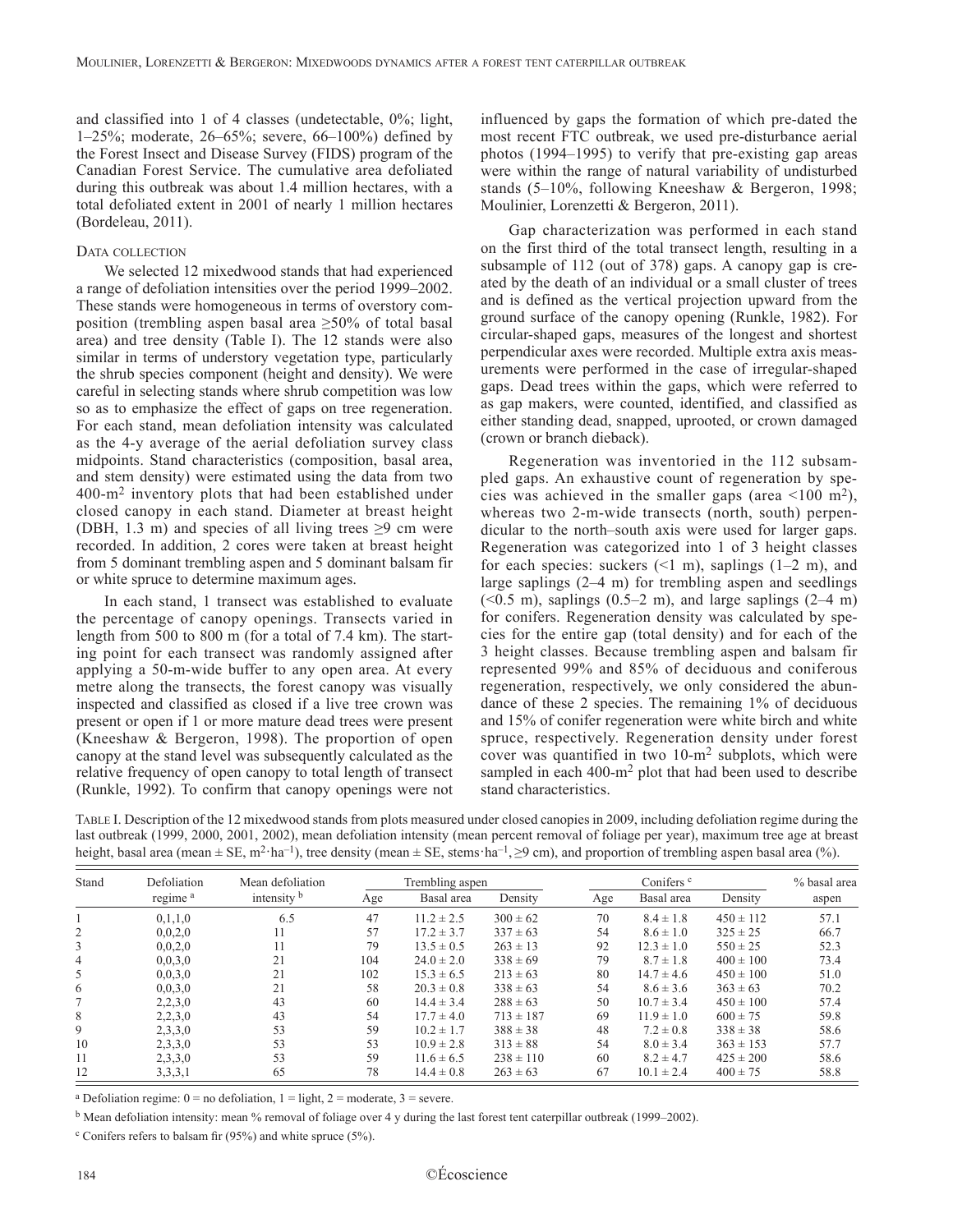Apical growth of balsam fir was quantified along the gradient of mean defoliation intensity in gaps of different sizes and under forest cover. In each of the 12 investigated stands, from 5 to 42 balsam fir trees were sampled among 3 height classes, for a total of 247 stems (75 seedlings, 80 saplings, and 92 large saplings). To determine apical growth before, during, and after the outbreak, we measured internode lengths for each fir stem from its apex to the base until those internodes could no longer be identified. We subsequently were able to measure apical growth from 1994 to 2009. Apical growth measurements were not attempted for aspen since internodes are less conspicuous and frequent apical stem mortality can lead to errors.

## DATA ANALYSIS

Canopy opening, mean gap area, number of gap makers per gap, and proportion of gap maker types were each analyzed by linear regression to determine stand-level changes in relation to defoliation intensity. Log-transformation was performed on gap area prior to analysis, and the residuals from all 4 regressions were examined to ensure that statistical assumptions of normality and homoscedasticity had been met.

Gaps were grouped into classes based on 25-m<sup>2</sup> increments of surface area, with upper class limits ranging from 0 (under forest cover) to  $475 \text{ m}^2$ . Comparisons of gap size-class distributions between defoliation regimes were performed using Kolmogorov–Smirnov tests. As we applied multiple comparisons, Bonferroni corrections were performed to adjust the significance level from  $\alpha$  (0.05) to  $\alpha/n$  (0.004), with *n* (12) being the number of comparisons.

A linear mixed-effects model (Pinheiro & Bates, 2000; Pinheiro *et al.*, 2008) was used to analyze regeneration density of trembling aspen and balsam fir. Stand was considered as a random effect in this analysis. We used model selection methods to assess which factors significantly affected gap regeneration density. We formed a set of plausible models to identify which of the predictor variables and their interactions might explain patterns of regeneration density. The fit of the global model was assessed for this analysis, and models were compared using the second-order Akaike Information Criterion  $(AIC<sub>c</sub>)$  and the informationtheoretic approach presented by Burnham and Anderson (1998; 2002). We considered models with  $\triangle AIC_c$  values ≤2 to have strong support; we also calculated model weights from the  $AIC_c$  values to indicate the level of support for each of the models that were considered (Burnham & Anderson, 2002).

Regeneration density was categorized into 2 classes  $(< 0.1$  stems m<sup>-2</sup> *versus* > 0.1 stems m<sup>-2</sup>). The threshold of 0.1 stems·m–2 was used to discriminate between minimally and poorly regenerated gaps, following MRNQ regeneration survey guidelines. Density data from minimally regenerated gaps were analyzed with mixed logistic regression to test effects of defoliation intensity, gap area, species, height class, and 3 interactions, *viz*: [defoliation intensity  $\times$  height class], [gap area  $\times$  height class], and [species × height class]. Stand and gap were considered as random effects in the model. Model selection analysis was also performed, and only 1 model with a  $\Delta AIC_c$  value  $\leq$ 2 was used to predict height class regeneration density.

Apical growth of balsam fir was analyzed with a linear mixed-effect model. We defined 4 periods of growth: prior to the outbreak (1994–1998), during the outbreak (1999–2002), immediately following the outbreak (2003–2006), and 5–7 y after the outbreak (2007–2009). We also determined the height class of the stems in 1998 to test how the different height classes at the inception of the FTC outbreak responded to different defoliation intensities. The same height classes as previously described were used: seedlings ( $0 \le 0.5$  m), saplings ( $0.5-2$  m), and large saplings (2–4 m). Apical growth was analyzed as a function of defoliation intensity, gap area, height class in 1998, growth period, and 2 interactions: [defoliation intensity  $\times$  period] and [height class  $\times$  period].

All statistical analyses were performed in R (version 2.10.1, R Development Core Team, Vienna).

# **Results**

Canopy and gap characteristics

The proportion of canopy opening increased significantly from 11.3% to 46.8% with the increase in mean defoliation intensity, the index that combines defoliation severity and duration over the 4-y period of the forest tent caterpillar outbreak (Figure 1a). Mean gap area also showed a significant positive relationship ( $R^2 = 0.65$ ,  $P < 0.01$ ) with mean defoliation intensity and increased at a rate of about 1 m2 per percent of mean defoliation intensity across the gradient of defoliation (Figure 1b).

The number of gap makers increased significantly with defoliation intensity for trembling aspen ( $R^2 = 0.86$ ,  $P < 0.01$ ) but not for balsam fir (Figure 1c). Among the 521 dead trembling aspen that were sampled in the gaps, 72.1% were classified as snapped, 22.5% as standing dead, 3.5% as uprooted, and 1.9% as crown-damaged. Among the 172 coniferous gap makers, 47.7% were snapped, 39.5% were uprooted, 12.2% were standing dead, and 0.6% were crown-damaged. In contrast to coniferous gap makers, which did not exhibit any relationship with mean defoliation intensity (data not shown), the proportion of snapped trembling aspen increased significantly with mean defoliation intensity, while the proportion of trees standing dead decreased marginally (Figure 1d). The proportions of crown-damaged and uprooted aspen trees were not significantly related to defoliation intensity (Figure 1d).

Patterns of gap size distribution showed that gap size frequency did not differ between mean defoliation intensities (Bonferroni-corrected *P* > 0.004). However, this result revealed an increase in the proportion of 100-m2 gaps in stands that had been defoliated during 3 or 4 y (mean defoliation intensities ≥43%, Figure 2).

## **REGENERATION**

Analysis of regeneration density by height class showed that only 1 of the 9 mixed logistic regression models considered had strong support, with an  $AIC_c$  weight of 0.78 (Table II). This model showed that the density of balsam fir was higher than that of trembling aspen ( $\beta$  = 0.64, *P* < 0.01). Density of small-sized regeneration (seedlings for balsam fir, suckers for trembling aspen) was higher than that of saplings ( $\beta$  = –1.11, *P* < 0.01) and large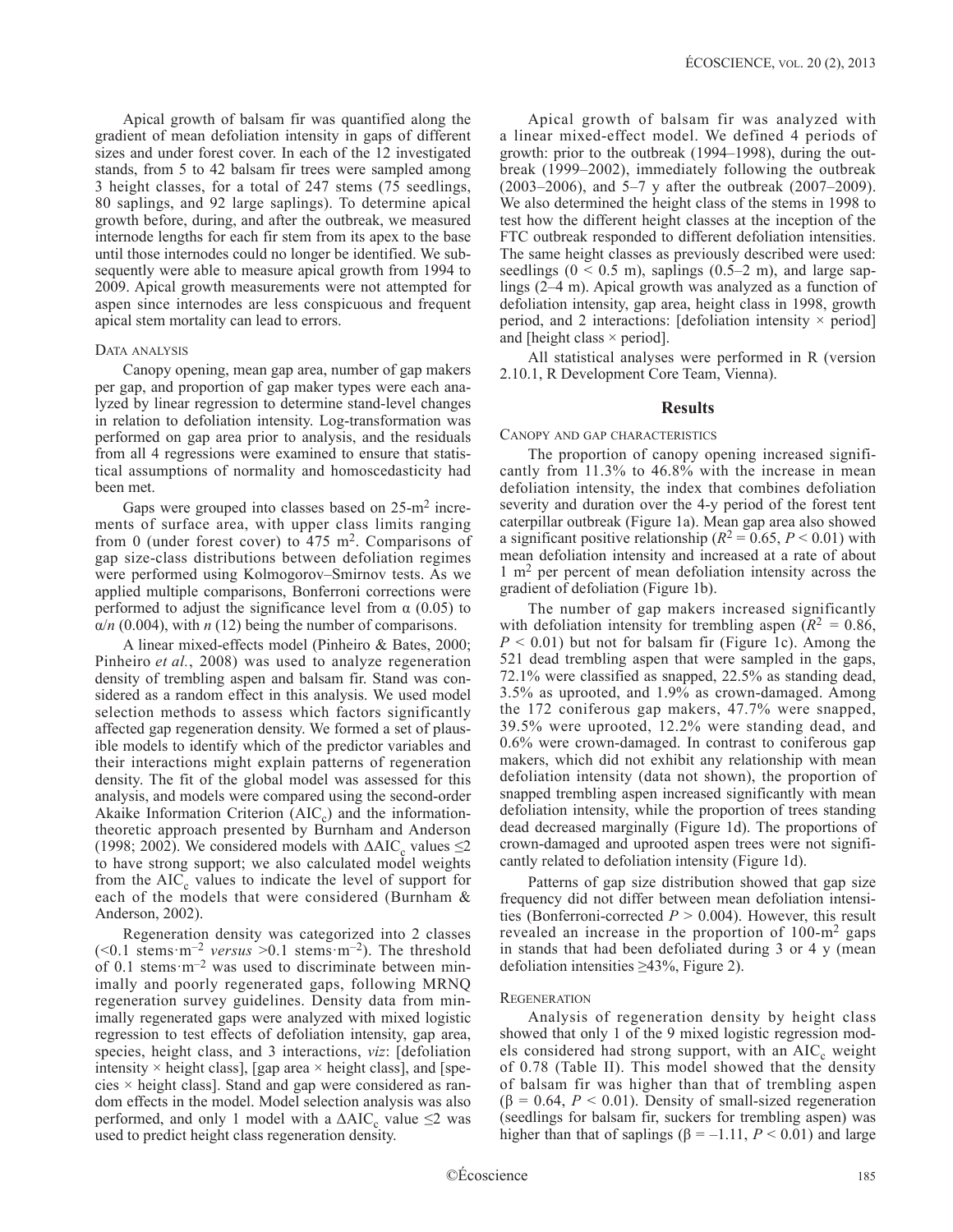saplings ( $\beta$  = –2.06, *P* < 0.01). The density of fir seedlings and aspen suckers decreased more strongly with increasing gap area than did the density of saplings in both species ( $\beta$  = 0.24, *P* = 0.06; Figure 3a,b), while large sapling density was not affected by gap area in either species  $(\beta = -0.01, P = 0.97;$  Figure 3a,b). There was a significant and positive effect of defoliation intensity on regeneration density  $(\beta = 0.01, P = 0.01)$ , principally for fir seedlings and saplings (Figure 3c), which increased more than did aspen suckers and saplings (Figure 3d). Overall, our analysis showed a significant effect of defoliation intensity on small and intermediate regeneration for both species and a less important effect of gap size on regeneration patterns.

In stands containing white spruce in the understory, the mean density of white spruce regeneration (data not shown) was similar between gaps and under forest cover along the gradient of defoliation intensity (about  $200 \pm 40$  stem·ha<sup>-1</sup>), except in the stand that had been defoliated for 4 consecutive years and in which mean density reached  $400 \pm 200$  stem·ha<sup>-1</sup>. The seedling class represented 52% of total white spruce regeneration, while sapling and large sapling classes represented 43% and 5%, respectively.

#### Balsam fir apical growth

Mixed-effects regression analysis (Table III) showed that mean apical growth of balsam fir increased significantly with gap area ( $\beta$  = 0.07, *P* < 0.01). Apical growth was greater in gaps  $\geq 100$  m<sup>2</sup> (13.2  $\pm$  0.8 cm·y<sup>-1</sup>) than in gaps <100 m<sup>2</sup> (11.1  $\pm$  0.4 cm·y<sup>-1</sup>) and under forest cover  $(9.4 \pm 0.4 \text{ cm} \cdot \text{y}^{-1})$ . The interaction [defoliation intensity  $\times$  period] had a significant and positive effect on mean apical growth  $(P < 0.01)$ . This result means that mean apical growth increased more with defoliation intensity directly after the outbreak (2003–2006,  $\beta = 0.43$ ) and during the most recent period (2007–2009, β = 0.48) than during the actual outbreak (1999–2002,  $β = 0.26$ ). Mean apical growth of balsam fir observed between 1994 and 1998 was consistent between stands before the outbreak (Figure 4a). Mean apical growth by height class in 1998 (Figure 4b) showed that, before the outbreak, large saplings grew more



FIGURE 1. Relationship between mean defoliation intensity (mean percentage removal of foliage per year over the 4-y duration of the last outbreak in northwestern Quebec, *i.e.*, 1999–2002) and a) canopy opening (%), b) mean gap area (m<sup>2</sup>), c) mean number of gap makers per gap and per species (*i.e.*, number of trees from which gaps originated), and d) the proportion of gap makers per status (only trembling aspen data are shown).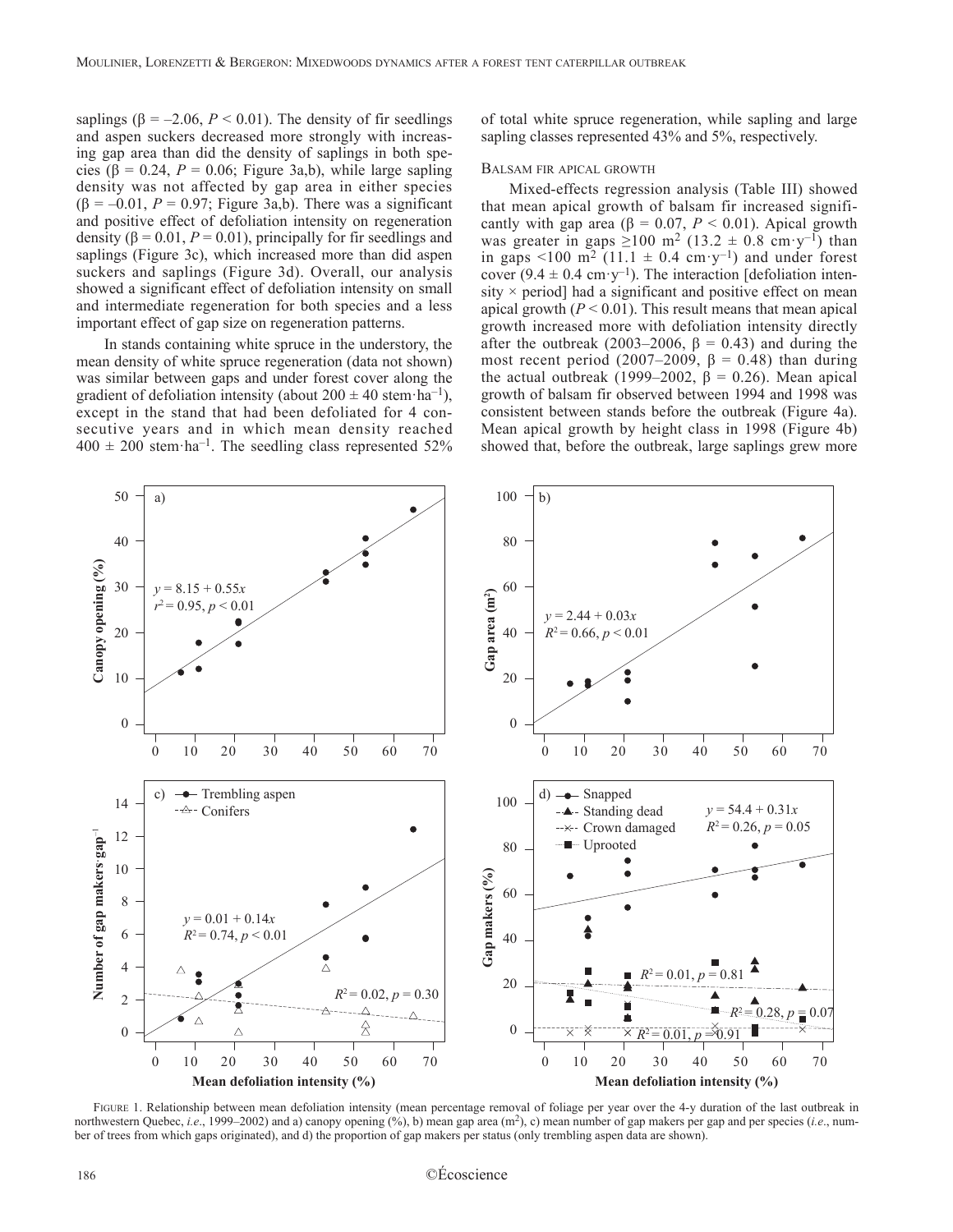than did saplings and seedlings. After the outbreak, apical growth of saplings and seedlings was greater than that of large saplings. Apical growth of seedlings increased by 180% between 1998 and 2009, and during the same period, growth of saplings and large saplings increased by 60% and decreased by 22%, respectively. Increases in apical growth during the outbreak period did not statistically differ among seedlings, saplings, and large saplings ( $P = 0.901$  for saplings;  $P = 0.662$  for large saplings; Table III). However, apical growth during both of the periods after the outbreak increased more for seedlings than for either saplings  $(P \le 0.01)$  or large saplings ( $P \le 0.05$ , Table III), compared to apical growth during the outbreak. Thus, patterns of apical growth clearly showed that seedlings were more positively affected by the outbreak than were saplings and large saplings, although saplings exhibited the highest apical growth (Figure 4b).

## **Discussion**

## Canopy gaps and gap makers

This study showed a close relationship between canopy opening (due to tree mortality) and FTC defoliation intensity in the mixedwood boreal forest of the northwestern Quebec Clay Belt (Figure 1a). The observed range in canopy opening (from 11.3% to 46.8% across the disturbance gradient) is wider than the 24.4 to 35.3% range reported by Kneeshaw and Bergeron (1998) for similar mixedwood stands of Quebec. In the latter case, canopy openings resulted from the mortality of fir trees following a spruce budworm outbreak. The wider range observed for mixedwoods in our study may be due to the generally larger size of aspen compared to fir trees (Kneeshaw & Bergeron, 1998). The increase in canopy opening following defoliation that we observed was comparable to the results that



FIGURE 2. Relative frequency distributions of gap sizes in mixedwood stands that experienced increasing defoliation intensities during the last outbreak of forest tent caterpillar in northwestern Quebec (1999–2002).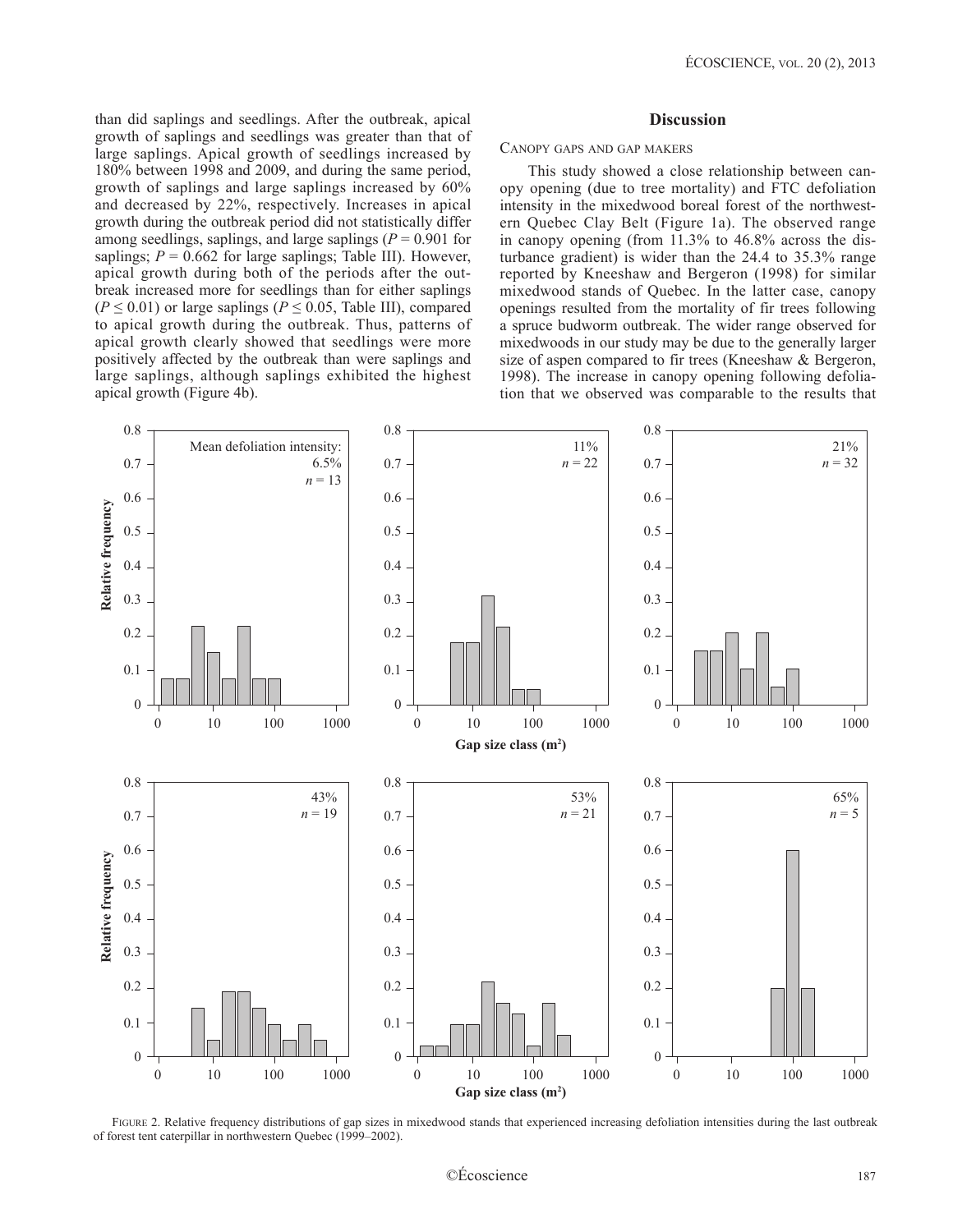Table II. Top-ranking models for mixed-effects analysis of total density and density by height class of trembling aspen and balsam fir regeneration sampled in 2009 from mixedwood stands having experienced 1–4 y defoliation during the last forest tent caterpillar outbreak in northwestern Quebec (1999–2002). For brevity, only the first 5 models are shown.

| Model                                              | $K^{\rm a}$ |        | $AIC_{c}^{\dagger} \Delta AIC_{c}^{\dagger}$ | $W^{\text{S}}$ |  |
|----------------------------------------------------|-------------|--------|----------------------------------------------|----------------|--|
| Total density                                      |             |        |                                              |                |  |
| $Gap + Species + [Gap \times Species]$             | 6           | 455.1  | 0.00                                         | 0.46           |  |
| $Def + Gap + Species + [Gap \times Species]$       | 7           | 455.7  | 0.61                                         | 0.34           |  |
| <b>Species</b>                                     | 4           | 458.1  | 2.99                                         | 0.10           |  |
| $Def + Gap + Species + [Def \times Species]$       | 7           | 458.8  | 3.72                                         | 0.07           |  |
| $Def + Species + [Def \times Species]$             | 6           | 460.4  | 5.28                                         | 0.03           |  |
| Height class density                               |             |        |                                              |                |  |
| $Def + Gap + Hc + Species + [Gap \times He]$       | 9           | 814.79 | 0.00                                         | 0.78           |  |
| $Def + Gap + Hc + Species + [Species \times He]$ 9 |             | 818.45 | 3.65                                         | 0.12           |  |
| $Def + Gap + Hc + Species + [Def \times He]$       |             |        |                                              |                |  |
| $+$ [Species $\times$ Hc]                          | 10          | 818.98 | 4.19                                         | 0.10           |  |
| $Hc + Species + [Species \times He]$               | 7           | 825.46 | 10.66                                        | 0.00           |  |
| $Def + He + [Def \times He]$                       | 7           | 829.16 | 14.36                                        | 0.00           |  |

 $A K = n \cdot o$ . of parameters.

 $\dagger$  AIC<sub>c</sub> = Akaike's Information Criterion corrected for small sample sizes.

 $\pm \Delta AIC_c = AICc$  relative to the most parsimonious model.

 $\delta w_i = AIC_c$  model weight.

Def = mean defoliation intensity calculated as the mean % removal of foliage per year over the 4 y of the last forest tent caterpillar outbreak (1999–2002); Gap = Gap area; Hc = Regeneration height classes (seedling for fir and sucker for aspen; sapling, and large sapling for both species).

were reported in 20 stands dominated by trembling aspen, where canopy openness increased from 12.3% in undefoliated stands to 43.7% after 3 y of severe FTC defoliation (Moulinier, Lorenzetti & Bergeron, 2011). Compared to these deciduous stands (Moulinier, Lorenzetti & Bergeron, 2011), canopy opening rates in mixedwood stands have appeared to be slightly lower for equivalent defoliation intensities (20.8 and 37.5% in mixedwood stands and 23.7 and 43.7% in deciduous stands after 1 and 3 y of severe FTC defoliation, respectively). These differences can be attributed to residual trees, principally the dominant and intermediate conifers such as balsam fir, that are exposed to increased light when dominant trembling aspen trees die, thereby reducing gap size and limiting connections between neighbouring gaps.

Patterns of gap size are also consistent with the effects of FTC defoliation on canopy openings reported in pure poplar stands (Moulinier, Lorenzetti & Bergeron, 2011). Gap size increased significantly with defoliation intensity (Figure 1b) and gaps  $>100$  m<sup>2</sup> were only present in stands that had been defoliated over 3 consecutive years (Figure 2). These results reveal that the structure of mixedwood stands was not significantly affected by 1 y of severe FTC defoliation, while 3 consecutive years of moderate to severe FTC defoliation tended to alter gap size frequency distribution and significantly increase the level of canopy opening.

Gap size distribution was directly related to the increase in the number of trembling aspen gap makers per gap, which was twice as high after 3 y of FTC defoliation as it was after 1 y (Figure 1c). Snapped gap makers increased with defoliation intensity and dominated in all stands

(Figure 1d). The proportions of snapped trembling aspens corroborated the observation that high densities of such gap makers constitute one of the most conspicuous footprints of severe FTC defoliations (Moulinier, Lorenzetti & Bergeron, 2011). The decreasing proportion of uprooted trembling aspen showed that windstorm events were not associated with trembling aspen mortality. However, uprooted balsam fir represented a large proportion of the coniferous gap makers (40%, data not shown), which could be attributed to the greater wind vulnerability of this species (Ruel, 2000).

#### Response of understory trees

Contrary to our expectation, recruitment of trembling aspen in the 12 sampled stands was not improved by FTC defoliation intensity (Figure 3b), while recruitment of balsam fir was favoured and appeared more dependent upon defoliation intensity than upon gap size. The low density of trembling aspen suckers and saplings that was observed in stands defoliated for 3 y (Figure 3d) was consistent with the response of trembling aspen regeneration observed after an FTC outbreak in mixed stands of northeastern Ontario (Man & Rice, 2010). However, our results did not compare well with patterns reported after FTC outbreaks in pure trembling aspen stands, in which trembling aspen recruitment increased with the number of years of severe FTC defoliation (Man & Rice, 2010) and with gap size (Moulinier, Lorenzetti & Bergeron, 2011). This difference may have resulted from competition from residual coniferous trees (Peterson & Peterson, 1992), which contribute to reduced understory light penetration (Messier, Parent & Bergeron, 1998), to increased organic soil layer thickness (Laganière, Paré & Bradley, 2009), and to reduced soil temperature (Bonan & Shugart, 1989). These conditions are not favourable for trembling aspen root suckering and sucker survival (see Frey *et al.*, 2003).

The density of fir seedlings significantly increased with mean defoliation intensity and significantly decreased with gap size (Figure 3a,c). Balsam fir mast years have been reported to occur every other year in the study area (Messaoud, Bergeron & Asselin, 2007), and 2006, 3 y before our sampling, was an exceptional mast year (Robert *et al.*, 2012), suggesting that the observed patterns in fir seedlings are largely associated with the last FTC disturbance in those mixed stands. These patterns suggest that FTC defoliation created conditions that favoured the establishment of balsam fir seedlings at the stand, but not at the gap, level: 1) the increase in gap size and canopy opening with mean defoliation intensity enhanced light conditions sufficiently to improve balsam fir seed production (Greene *et al.*, 2002); 2) the dispersion over short distances of the large seeds of balsam fir (Asselin, Fortin & Bergeron, 2001) restricted colonization in large gaps and thus limited seedling establishment to the understory and close to seed trees; and 3) the combination of the effects of FTC defoliation on canopy opening and balsam fir seed production resulted in an increase in seedling density with mean defoliation intensity and not with gap size. Decreasing abundance of balsam fir regeneration with increasing gap size (Figure 3a) was also reported in mixedwood stands by Kneeshaw and Bergeron (1998).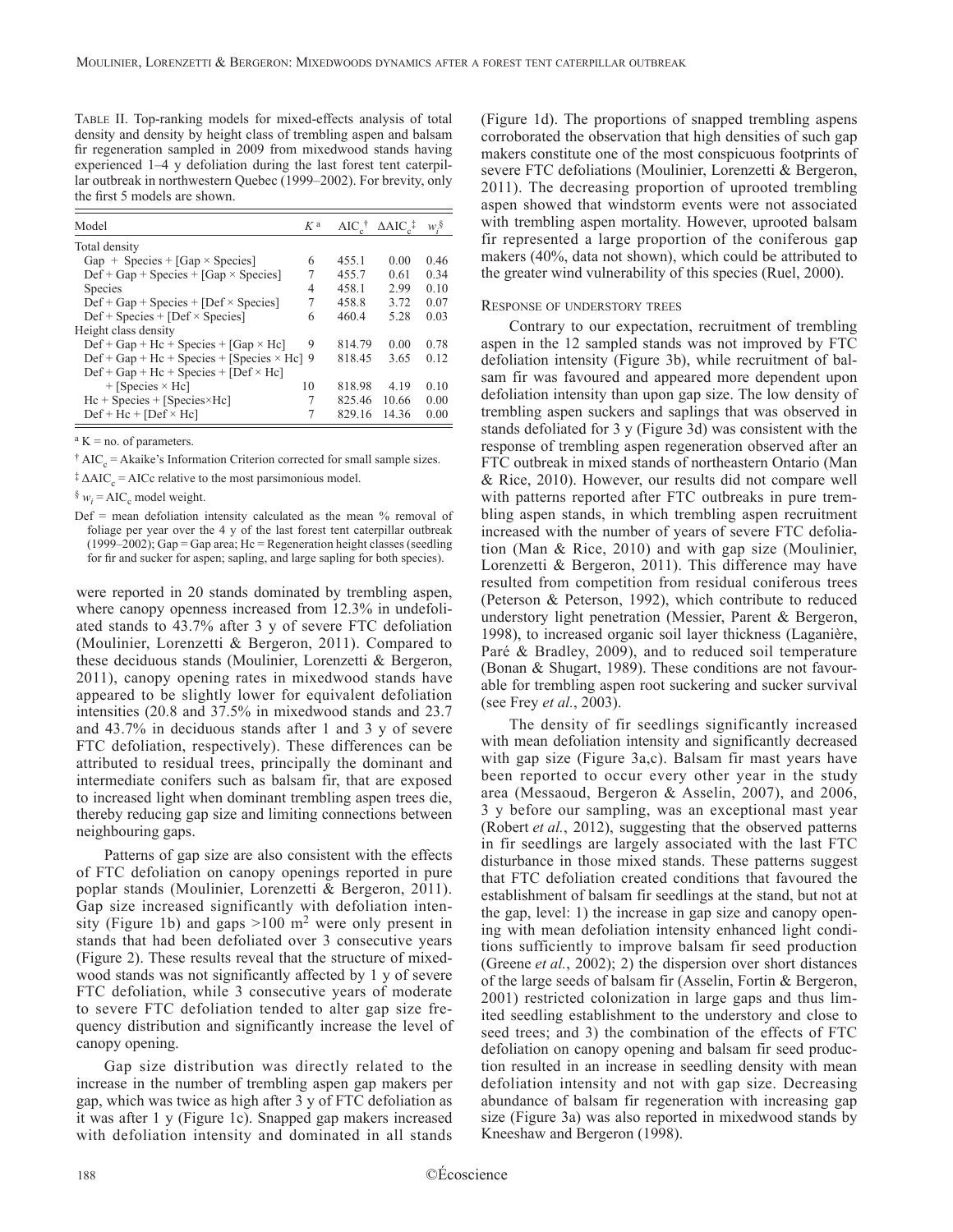

FIGURE 3. Effect of gap area and mean defoliation intensity on the density of balsam fir (a,c) and trembling aspen (b,d) regeneration in each of 3 height classes. Observed values are shown fitted with mixed logistic regression model (model-averaged estimates with 95% confidence intervals). Regeneration height classes for balsam fir: seedling  $(0 \le 0.5 \text{ m})$ , sapling  $(0.5-2 \text{ m})$ , and large sapling  $(2-4 \text{ m})$ . Regeneration height classes for trembling aspen: sucker  $(0 < 1 \text{ m})$ , sapling  $(1-2 \text{ m})$ , and large sapling  $(2-4 \text{ m})$ .

Given that balsam fir can take 62 y to reach a height of 1.3 m (McCarthy & Weetman, 2006), most fir saplings  $(0.5-2 \text{ m})$ , and most likely all large saplings  $(2-4 \text{ m})$ , sampled in this study were advanced regeneration, present prior to the last FTC outbreak. The density of large fir saplings was low and not affected by gap size or by mean defoliation intensity, while the density of saplings tended to increase with defoliation intensity (Figure 3c). This increase in balsam fir sapling density may have resulted from the apical growth response of seedlings established prior to the outbreak.

In fact, apical growth of balsam fir seedlings and saplings (Figure 4b) increased during and after the last FTC outbreak, corroborating the reported effects of increased understory light availability (Parent & Messier, 1995) and patterns of balsam fir growth and survival (Arbour & Bergeron, 2011). The absence of a growth response among large saplings may have been the result of variation in resource allocation, mainly because taller balsam fir regeneration generally assigns higher priority to root diameter than to apical and radial growth after partial canopy removal (Claveau *et al.*, 2006).

#### Gap dynamics and forest stand succession

In stands that had been defoliated for 1 y, only a few co-dominant trees died following the FTC outbreak. In other studies, those trees were usually the smallest (Moulinier, Lorenzetti & Bergeron, 2011) and least vigorous ones (Man & Rice, 2010). Canopy opening rates revealed that gaps were more frequent after 1 y of severe defoliation than following light to moderate defoliation, but the gaps produced during severe defoliation were not larger or more aggregated than the others. Small changes in the canopy generated by low mortality rates could enable overtopped and intermediate trees (mainly conifers) to more rapidly access the canopy and thus modify stand composition and forest succession, but only slightly. In stands disturbed by 3 consecutive years of moderate or severe FTC defoliation, the presence of small and medium gaps, together with the forest matrix surrounding gaps, would favour balsam fir recruitment and alter succession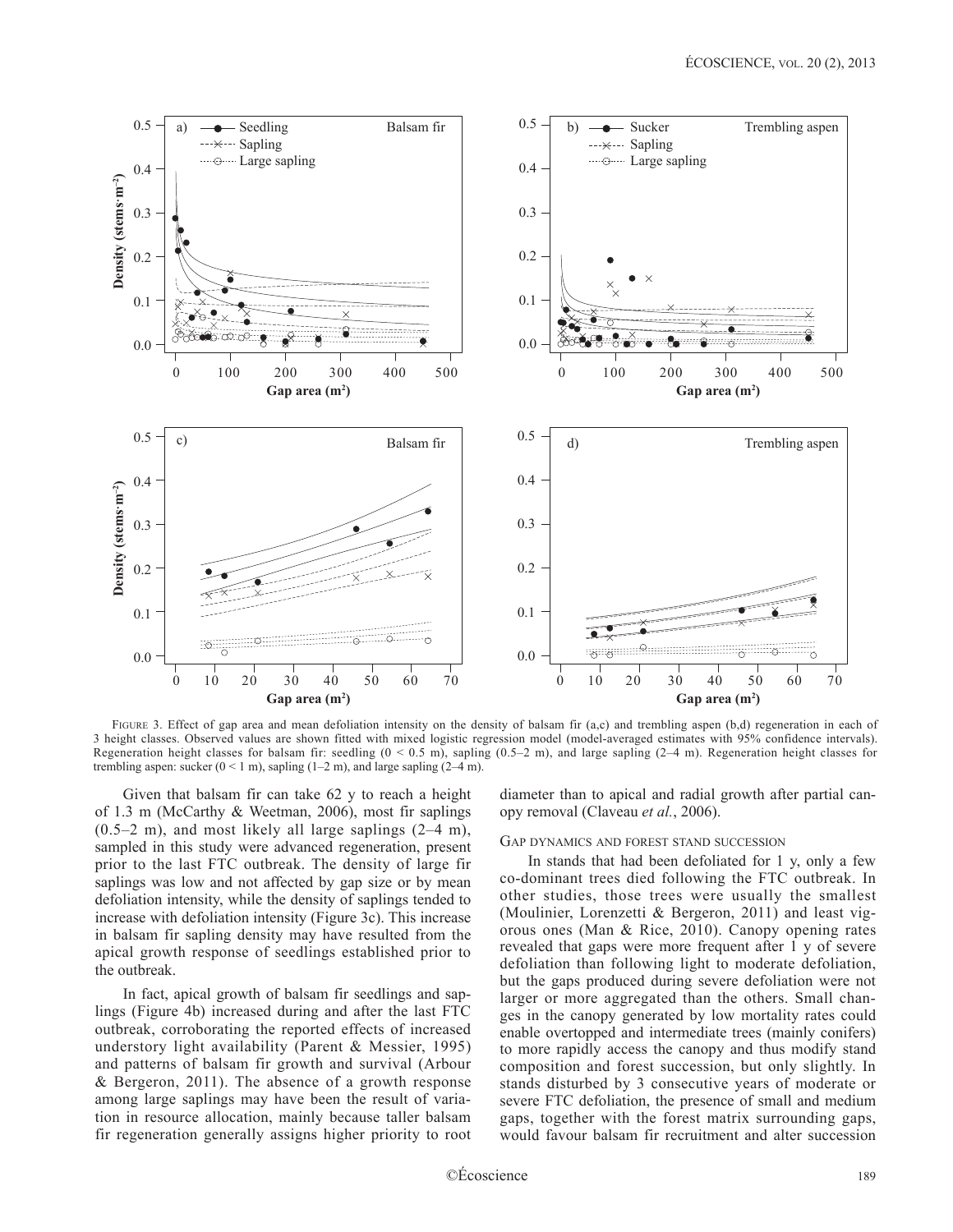Table III. Linear mixed-effects model analysis describing balsam fir apical growth before, during, and after the last forest tent caterpillar outbreak in northwestern Quebec, which occurred between 1999 and 2002, and considering [height classes  $\times$  period] and [defoliation intensity  $\times$  period] interactions. Tested levels are shown in parentheses for categorical covariates.

| Variables                   | Estimate | <b>SE</b> | t        | P <sub>a</sub> |
|-----------------------------|----------|-----------|----------|----------------|
| Def                         | $-0.15$  | 0.133     | $-1.174$ | 0.260          |
| Gap                         | 0.07     | 0.015     | 4.379    | < 0.010        |
| Hc(2)                       | 0.78     | 0.093     | 8.423    | < 0.010        |
| Hc(3)                       | 1.06     | 0.189     | 5.617    | < 0.010        |
| 1999-2002                   | $-0.53$  | 0.184     | $-2.899$ | < 0.010        |
| $2003 - 2006$               | $-0.89$  | 0.183     | $-4.883$ | < 0.010        |
| $2007 - 2009$               | $-0.85$  | 0.183     | $-4.631$ | < 0.010        |
| Hc $(2) \times 1999 - 2002$ | $-0.01$  | 0.085     | $-0.125$ | 0.901          |
| Hc $(2) \times 2003 - 2006$ | $-0.21$  | 0.085     | $-2.447$ | 0.010          |
| Hc $(2) \times 2007 - 2009$ | $-0.51$  | 0.085     | $-6.002$ | < 0.010        |
| Hc $(3) \times 1999 - 2002$ | $-0.07$  | 0.174     | $-0.437$ | 0.662          |
| Hc $(3) \times 2003 - 2006$ | $-0.34$  | 0.174     | $-1.973$ | 0.050          |
| Hc $(3) \times 2007 - 2009$ | $-0.56$  | 0.174     | $-3.203$ | < 0.010        |
| $Def \times 1999 - 2002$    | 0.26     | 0.052     | 5.029    | < 0.010        |
| $Def \times 2003 - 2006$    | 0.43     | 0.052     | 8.455    | < 0.010        |
| $Def \times 2007 - 2009$    | 0.48     | 0.052     | 9.277    | < 0.010        |

<sup>a</sup> Parameter estimates in bold type correspond to terms with significant effect  $(P \le 0.05)$ 

 $Def = definition$  intensity;  $Gap = Gap$  area;  $Hc = Regeneration$  height class; (2): sapling; (3): large sapling. Reference levels for the seedling height class (1) and for the period before the outbreak (1994–1998) are not shown.

from trembling aspen–balsam fir to balsam fir–trembling aspen. By contrast, the presence of large gaps, which generally favour the regeneration and survival of trembling aspen (Kneeshaw & Bergeron, 1998; Coates, 2002), could potentially contribute to the maintenance of a younger and mixed structure at the gap and stand levels (Bergeron, 2000; Cumming, Schmiegelow & Burton, 2000; Namroud *et al.*, 2005). However, our results indicate that the recruitment of aspen in large gaps is likely insufficient to completely close the canopy in years ahead.

Competition from shrub species such as mountain maple (*Acer spicatum*), speckled alder (*Alnus incana* subsp. *rugosa*), black alder (*Alnus glutinosa*), beaked hazel (*Corylus cornuta*), and raspberry (*Rubus idaeus*) was low in our study. However, shrub competition, when present, should be considered in assessing large gap trajectories, mainly because growth of such species generally increases after an FTC outbreak and where overstory mortality is high (Batzer & Popp, 1985; Kneeshaw & Bergeron, 1998; Man & Rice, 2010).

In the mixed matrix surrounding gaps, trembling aspen will likely continue to share dominance in canopy composition after an FTC outbreak until a new disturbance or natural tree senescence modifies canopy dominance. At the stand level, stand structure will evolve from an even-aged



FIGURE 4. a) Effect of defoliation intensity on apical growth of balsam fir regeneration (mean  $\pm$  SE) for different periods, *i.e.*, prior to (1994–1998), during (1999–2002), and following (2003–2006, 2007–2009) the last forest tent caterpillar outbreak that occurred in northwestern Quebec. b) Apical growth of balsam fir (mean + SE) for different height classes (based on height in 1998), *i.e.*, seedling (<0.5 m), sapling (0.5–2 m), and large sapling (2–4 m), during the 4 time periods.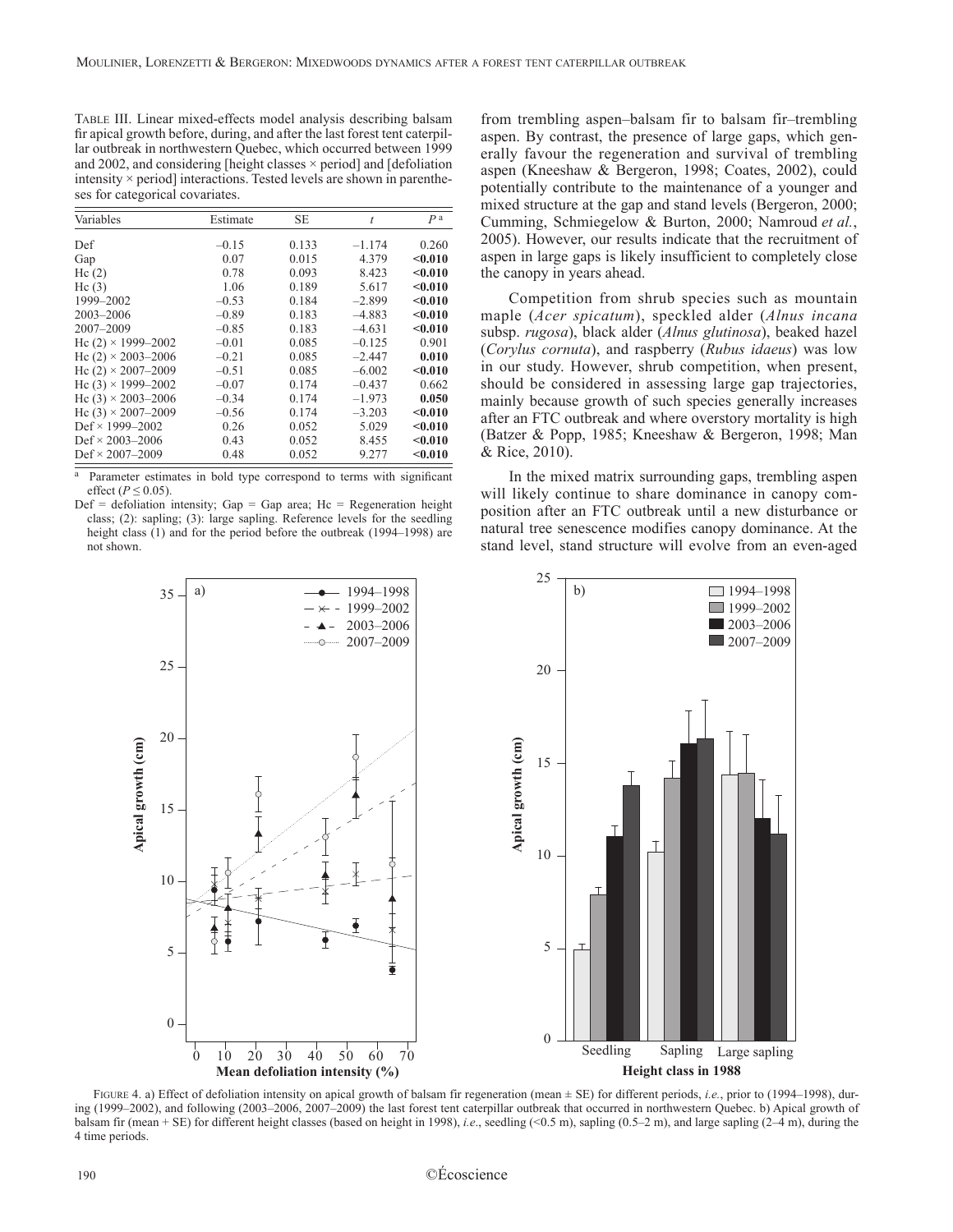to uneven-aged distribution because of the dynamics within gaps. In the case of repeated FTC outbreak events, exclusion of trembling aspen is expected to be exacerbated, with faster transition of stands to coniferous dominance.

Interestingly, the result of the FTC outbreak in these mixed trembling aspen–balsam fir stands was the opposite of that found following a spruce budworm outbreak in mixedwood stands, where repeated defoliations contributed to increased balsam fir mortality, thus reducing the fir component to the benefit of trembling aspen (Kneeshaw & Bergeron, 1998; Néalis & Régnière, 2004; Bouchard, Kneeshaw & Messier, 2007).

#### **Conclusion**

This study is complementary to previous work that sought to describe the effects of natural disturbances such as fire and spruce budworm outbreaks on boreal mixedwood forest succession. Our results clearly show that FTC outbreaks leave a unique signature in mixedwood stands dominated by trembling aspen. Variability in FTC outbreak severity and duration creates a range of canopy structures and modifies patterns of understory regeneration. The main difference between the responses of mixed *versus* deciduous stands to FTC defoliation lies in tree recruitment, which depends more upon defoliation intensity and canopy opening in mixedwood stands and on gap size in deciduous stands (Moulinier, Lorenzetti & Bergeron, 2011). From a successional viewpoint, less-disturbed stands will conserve their trajectories, while the transition from trembling aspen– to balsam fir–dominated mixedwoods will likely be accelerated after repeated FTC defoliation, which increases trembling aspen mortality. However, further monitoring of such disturbed mixedwood stands is required to evaluate the response of residual canopy trees and to assess the consistency of regeneration patterns and forest succession pathways over the long term.

#### **Acknowledgements**

We thank D. Charron and M.-H. Longpré of the NSERC/ UQAT/UQAM Industrial Chair in Sustainable Forest Management for help with field logistics, C. Trudeau for help in the field, M. Mazerolle of the Centre for Forest Research for his statistical advice, L. Morneau of the Direction de la protection des forêts of the Ministère des Ressources naturelles du Québec (MRNQ) for FTC defoliation maps and W. F. J. Parsons of the Centre for Forest Research for improving the English text. Comments by two anonymous reviewers helped improve the manuscript. Funding was provided by NSERC (Natural Sciences and Engineering Research Council of Canada), FQRNT (Fonds québécois de recherche - Nature et technologies), the Université du Québec en Abitibi-Témiscamingue, the Université du Québec à Montréal, and the NSERC/UQAT/UQAM Industrial Chair in Sustainable Forest Management.

#### **Literature cited**

Arbour, M. L. & Y. Bergeron, 2011. Effect of increased *Populus* cover on *Abies* regeneration in the *Picea*–feathermoss boreal forest. Journal of Vegetation Science, 22: 1132–1142.

- Asselin, H., M.-J. Fortin & Y. Bergeron, 2001. Spatial distribution of late-successional species regeneration following disturbance in southwestern Quebec boreal forest. Forest Ecology and Management, 140: 29–37.
- Batzer, H. O. & M. P. Popp, 1985. Forest succession following a spruce budworm outbreak in Minnesota. Forestry Chronicle, 61: 75–80.
- Bergeron, Y., 2000. Species and stand dynamics in the mixed woods of Quebec's southern boreal forest. Ecology, 81: 1500–1516.
- Bergeron, Y. & D. Charron, 1994. Postfire stand dynamics in a southern boreal forest (Quebec): A dendroecological approach. Écoscience, 1: 173–184.
- Bergeron, Y., A. Leduc, H. Morin & C. Joyal, 1995. Balsam fir mortality following the last spruce budworm outbreak in northwestern Quebec. Canadian Journal of Forest Research, 25: 1375–1384.
- Bergeron, Y., H. Y. H. Chen, N. C. Kenkel, A. L. Leduc & S. E. Macdonald, 2013. Boreal mixedwoods stand dynamics: Ecological processes underlying a diversity of expressions. Forestry Chronicle, in press.
- Bonan, G. B. & H. H. Shugart, 1989. Environmental factors and ecological processes in boreal forests. Annual Review of Ecology and Systematics, 20: 1–28.
- Bordeleau, C., 2011. Livrée des forêts. Pages 17–18 in Insectes, maladies et feux dans les forêts québécoises, en 2001. Direction de la conservation des forêts, Ministère des Ressources naturelles du Québec, Québec, Quebec.
- Bouchard, M., D. Kneeshaw & Y. Bergeron, 2006. Forest dynamics after successive spruce budworm outbreaks in mixedwood forests. Ecology, 87: 2319–2329.
- Bouchard, M., D. Kneeshaw & C. Messier, 2007. Forest dynamics following spruce budworm outbreaks in the northern and southern mixedwoods of central Quebec. Canadian Journal of Forest Research, 37: 763–772.
- Brandt, J. P., H. F. Cerezke, K. I. Mallett, W. J. A. Volney & J D. Weber, 2003. Factors affecting trembling aspen (*Populus tremuloides* Michx.) health in the boreal forest of Alberta, Saskatchewan, and Manitoba, Canada. Forest Ecology and Management, 178: 287–300.
- Brouillet, L., F. Coursol, S. J. Meades, M. Favreau, M. Anions, P. Bélisle & P. Desmet. VASCAN, la base de données des plantes vasculaires du Canada. Online [URL] [http://data.](http://data.canadensys.net/vascan/) [canadensys.net/vascan/](http://data.canadensys.net/vascan/) (Accessed on 27 May 2013).
- Burnham, K. P. & D. R. Anderson, 1998. Model Selection and Inference: A Practical Information-Theoretic Approach. Springer-Verlag, New York, New York.
- Burnham, K. P. & D. R. Anderson, 2002. Model Selection and Multimodel Inference: A Practical Information-Theoretic Approach. 2nd Edition. Springer-Verlag, New York, New York.
- Candau, J.-N., V. Abt & L. Keatley, 2002. Bioclimatic analysis of declining aspen stands in Northeastern Ontario. Forestry Research Report No. 154. Ontario Ministry of Natural Resources, Ontario Forest Research Institute, Sault Ste. Marie, Ontario.
- Canham, C. D., 1988. An index for understory light levels in and around canopy gaps. Ecology, 69: 1634–1638.
- Chen, H. Y. H. & R. V. Popadiouk, 2002. Dynamics of North American boreal mixedwoods. Environmental Reviews, 10: 137–166.
- Churchill, G. B., H. H. John, D. P. Duncan & A. C. Hodson, 1964. Long-term effects of defoliation of aspen by the forest tent caterpillar. Ecology, 45: 630–633.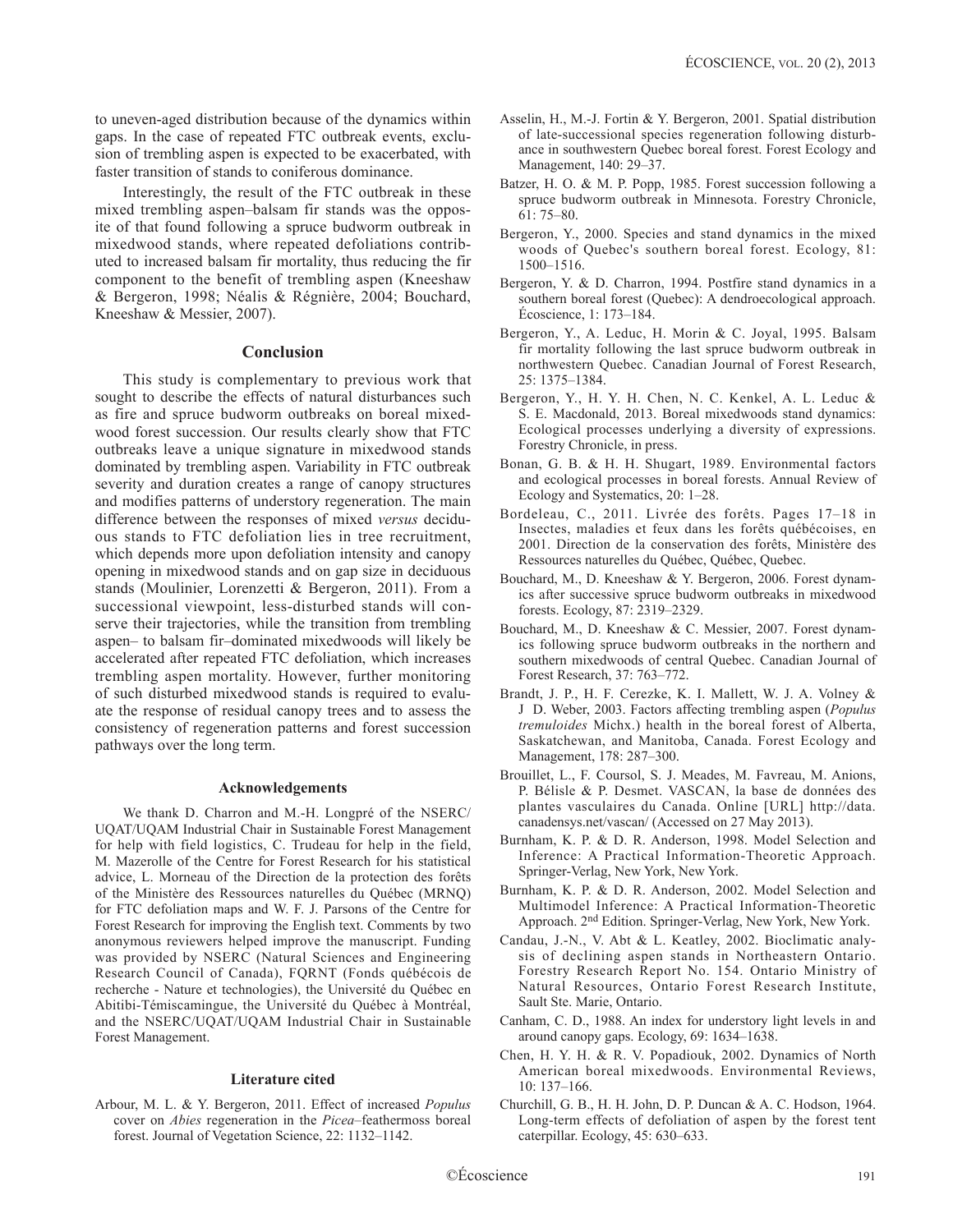- Claveau, Y., P. G. Comeau, C. Messier & C. P. Kelly, 2006. Early above- and belowground responses of subboreal conifer seedlings to various levels of deciduous canopy removal. Canadian Journal of Forest Research, 36: 1891–1899.
- Coates, D. K., 2002. Tree recruitment in gaps of various size, clearcuts and undisturbed mixed forest of interior British Columbia, Canada. Forest Ecology and Management, 155: 387–398.
- Cooke, B. J. & F. Lorenzetti, 2006. The dynamics of forest tent caterpillar outbreaks in Québec, Canada. Forest Ecology and Management, 226: 110–121.
- Cooke, B. J., F. Lorenzetti & J. Roland, 2009. On the duration and distribution of forest tent caterpillar outbreaks in east-central Canada. Journal of the Entomological Society of Ontario, 140: 3–18.
- Cumming, S. G., F. K. A. Schmiegelow & P. J. Burton, 2000. Gap dynamics in boreal aspen stands: Is the forest older than we think? Ecological Applications, 10: 744–759.
- Entomological Society of Canada. Online [URL] [http://www.](http://www.esc-sec.ca/ee/index.php/cndb) [esc-sec.ca/ee/index.php/cndb](http://www.esc-sec.ca/ee/index.php/cndb) (Accessed on 27 May 2013).
- Fitzgerald, T. D., 1995. The Tent Caterpillars. Cornell University Press, Ithaca, New York.
- Frey, B. R., V. J. Lieffers, S. M. Landhausser, P. G. Comeau & K. J. Greenway, 2003. An analysis of sucker regeneration of trembling aspen. Canadian Journal of Forest Research, 33: 1169–1179.
- Frey, B. R., V. J. Lieffers, E. H. Hogg & S. M. Landhausser, 2004. Predicting landscape patterns of aspen dieback: Mechanisms and knowledge gaps. Canadian Journal of Forest Research, 34: 1379–1390.
- Greene, D. F., J. C. Zasada, L. Sirois, D. Kneeshaw, H. Morin, I. Charron & M.-J. Simard, 1999. A review of the regeneration dynamics of the North American boreal forest tree species. Canadian Journal of Forest Research, 29: 824–839.
- Greene, D. F., C. Messier, H. Asselin & M.-J. Fortin, 2002. The effect of light availability and basal area on cone production in *Abies balsamea* and *Picea* glauca. Canadian Journal of Botany, 80: 370–377.
- Hildahl, V. & W. A. Reeks, 1960. Outbreaks of the forest tent caterpillar and their effects on stands of trembling aspen in Manitoba and Saskatchewan. Canadian Entomologist, 92: 199–209.
- Hogg, E. H., J. P. Brandt & B. Kochtubajda, 2002. Growth and dieback of aspen forests in northwestern Alberta, Canada, in relation to climate and insects. Canadian Journal of Forest Research, 32: 823–832.
- Hogg, E. H., J. P. Brandt & M. Michaellian, 2008. Impacts of a regional drought on the productivity, dieback, and biomass of western Canadian aspen forests. Canadian Journal of Forest Research, 38: 1373–1384.
- Hogg, E. H. & A. G. Schwarz, 1999. Tree-ring analysis of declining aspen stands in West-Central Saskatchewan. Information Report NOR-X-359. Natural Resources Canada, Canadian Forest Service, Northern Forestry Centre, Edmonton, Alberta.
- Huang, J. G., J. Tardif, B. Denneler, Y. Bergeron & F. Berninger, 2008. Tree-ring evidence extends the historic northern range limit of severe defoliation by insects in the aspen stands of western Quebec, Canada. Canadian Journal of Forest Research, 38: 2535–2544.
- Kneeshaw, D. D. & Y. Bergeron, 1998. Canopy gap characteristics and tree replacement in the southeastern boreal forest. Ecology, 79: 783–794.
- Laganière, J., D. Paré & R. L. Bradley, 2009. Linking the abundance of aspen with soil faunal communities and rates of belowground processes within single stands of mixed aspen– black spruce. Applied Soil Ecology, 41: 19–28.
- Légaré, S., D. Paré & Y. Bergeron, 2005. Influence of aspen on forest floor properties in black spruce–dominated stands. Plant and Soil, 275: 207–220.
- Man, R. & J. A. Rice, 2010. Response of aspen stands to forest tent caterpillar defoliation and subsequent overstory mortality in northeastern Ontario, Canada. Forest Ecology and Management, 260: 1853–1860.
- Man, R., G. J. Kayahara, J. A. Rice & G. B. McDonald, 2008. Response of trembling aspen to partial cutting and subsequent forest tent caterpillar defoliation in a boreal mixedwood stand in northeastern Ontario, Canada. Canadian Journal of Forest Research, 38: 1349–1356.
- McCarthy, J. W., 2001. Gap dynamics of forest trees: A review with particular attention to boreal forests. Environmental Reviews, 9: 1–59.
- McCarthy, J. W. & G. Weetman, 2006. Age and size structure of gap-dynamic, old- growth boreal forest stands in Newfoundland. Silva Fennica, 40: 209–230.
- Messaoud, Y., Y. Bergeron & H. Asselin, 2007. Reproductive potential of balsam fir (*Abies balsamea*), white spruce (*Picea* glauca), and black spruce (*Picea* mariana) at the ecotone between mixedwood and coniferous forests in the boreal zone of western Quebec. American Journal of Botany 94: 746–754.
- Messier, C., S. Parent & Y. Bergeron, 1998. Effects of overstory and understory vegetation on the understory light environment in mixed boreal forests. Journal of Vegetation Science, 9: 511–520.
- Morin, H., 1994. Dynamics of balsam fir forest in relation to spruce budworm outbreaks in the boreal zone of Quebec. Canadian Journal of Forest Research, 24: 730–741.
- Morin, H., D. Laprise & Y. Bergeron, 1993. Chronology of spruce budworm outbreaks near Lake Duparquet, Abitibi region, Quebec. Canadian Journal of Forest Research, 23: 1497–1506.
- Moulinier, J., F. Lorenzetti & Y. Bergeron, 2011. Gap dynamics in aspen stands of the Clay Belt of northwestern Quebec following a forest tent caterpillar outbreak. Canadian Journal of Forest Research, 41: 1606–1617.
- Namroud, M. C., A. Park, F. Tremblay & Y. Bergeron, 2005. Clonal and spatial genetic structures of aspen (*Populus tremuloides* Michx.). Molecular Ecology, 14: 2969–2980.
- Néalis, V. G. & J. Régnière, 2004. Insect–host relationships influencing disturbance by the spruce budworm in a boreal mixedwood forest. Canadian Journal of Forest Research, 34: 1870–1882.
- Parent, S. & C. Messier, 1995. Effets d'un gradient de lumière sur la croissance en hauteur et la morphologie de la cime du sapin baumier régénéré naturellement. Canadian Journal of Forest Research, 25: 878–885.
- Peterson, E. B. & N. M. Peterson, 1992. Ecology, management, and use of aspen and balsam poplar in the prairie provinces, Canada. Volume I. Special Report 1. Forestry Canada, Northwest Region, Northern Forestry Centre, Edmonton, Alberta.
- Pinheiro, J. C. & D. M. Bates, 2000. Mixed-Effects Models in S and S-plus. Springer-Verlag, New York, New York.